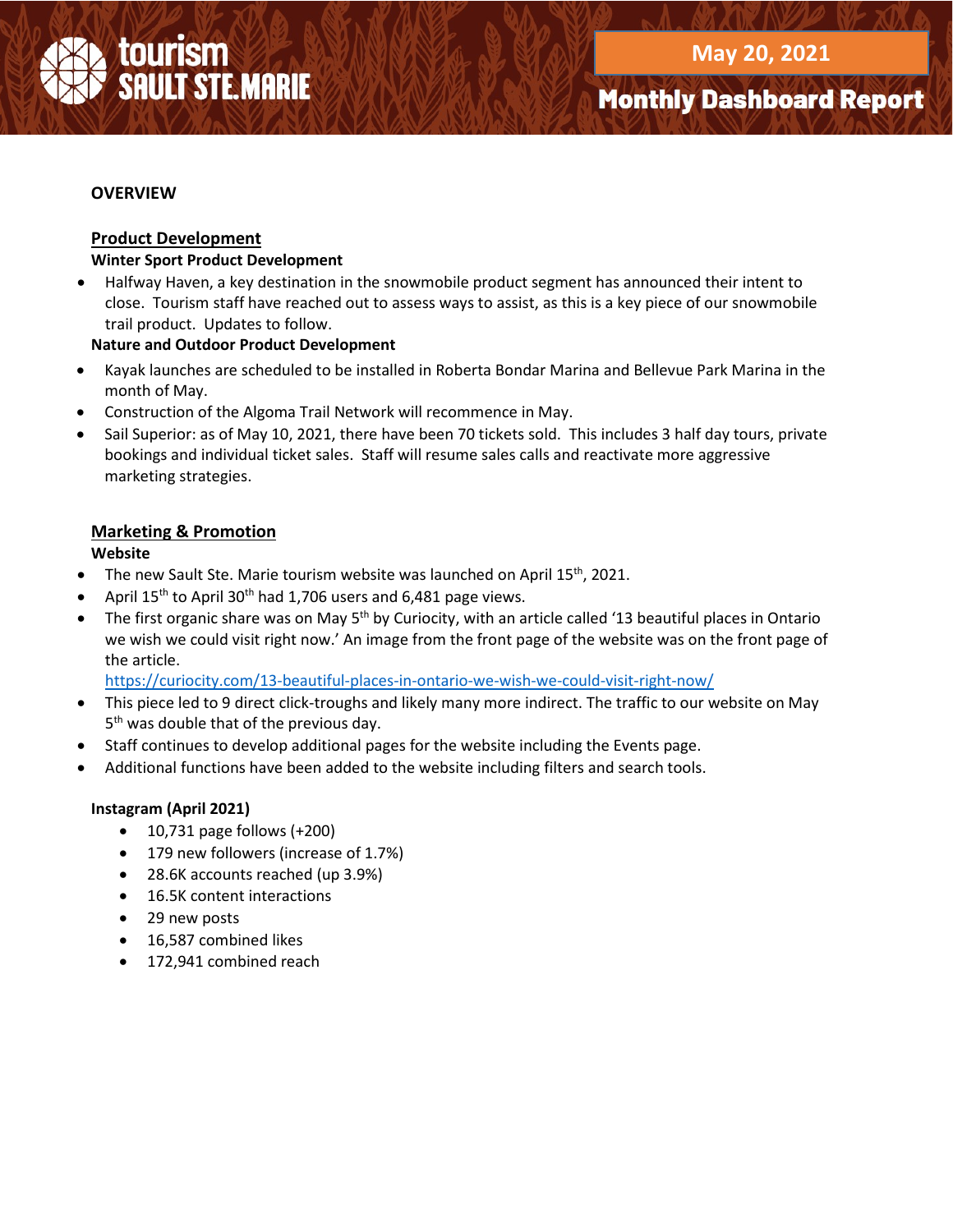

# **Monthly Dashboard Report**





#### **Facebook (April 2021)**

- 71K accounts reached (up 1.3%
- 25.9k followers (up 100)
- 27 new posts
- 165,918 Combined reach
- 2958 Combined likes







#### **Publications**

No paid content published this month.

## **Group Tours & Sales**

- Reached out to approx. 20+ Corporate clients re: Sails Superior .
- One bus group confirmed for fall 2021 as a result of direct sales calls. A custom itinerary was created for this group.
- Student travel bus group; created three different itineraries for the group to present to various schools boards for May/June 2022 (Indigenous Culture focus).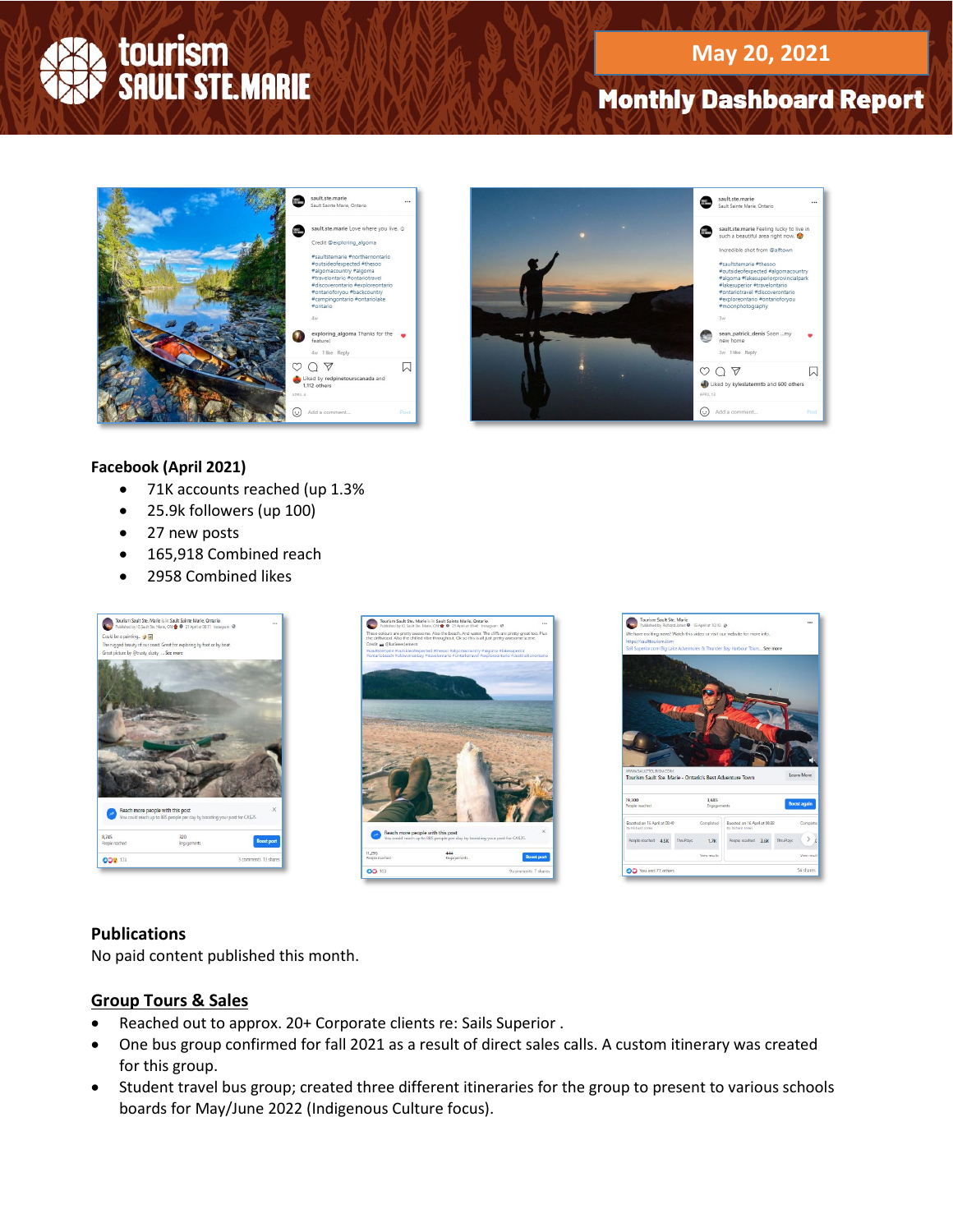• Connected with an educational tour group from the GTA that was interested in visiting Algoma University/ Shingwauk Kinoomaage Gamig as a component of their Social Justice Program; due to COVID restrictions will be looking to do this trip in Summer 2022.

# **Travel Trade**

- Appointment selection for Rendezvous Canada (RVC) is now finalized with 43 appointments confirmed for May 18, 19 & 20.
- Appointments are scheduled for 15 minutes to allow staff time to meet with clientele from all over the world; including Japan, Italy, China, Germany, Netherlands, USA and Canada.
- Destination Ontario has provided staff with a training webinar to share current market insights to help prepare for upcoming RVC meetings with international trade partners. The webinar focused on the UK, Germany, China and Japan.
- TSSM staff have created a virtual booth complete with video and picture content, as well as sample itineraries. This will accompany the virtual presentation appointments.

# **Events**

• Staff continues to maintain contact with events for 2021 and will update as events continue to reschedule.

# **Other Tourism Initiatives**

- A successful interactive online workshop was hosted in collaboration Destination Northern Ontario Tourism Excellence North and STEM. 'Experiential Travel Training for Operators-Sault Ste. Marie & Region' provided tools and insight needed to design and deliver a high-yield tourism experience. Collaborations were made during the workshop that will develop new experiences.
- Staff is working with Ontario by Bike to make the downtown area a Bicycle-Friendly Business Area (BFBA) and additionally is looking to host a future webinar for tourism operators to educate them in obtaining this certification for their business.
- Information was sent to tourism operators, accommodations and restaurants, encouraging them to obtain the "Safe Travel Stamp". Travelers can find a list of businesses that have acquired the stamp on the "COVID Travels" page of the saulttouirsm.com website.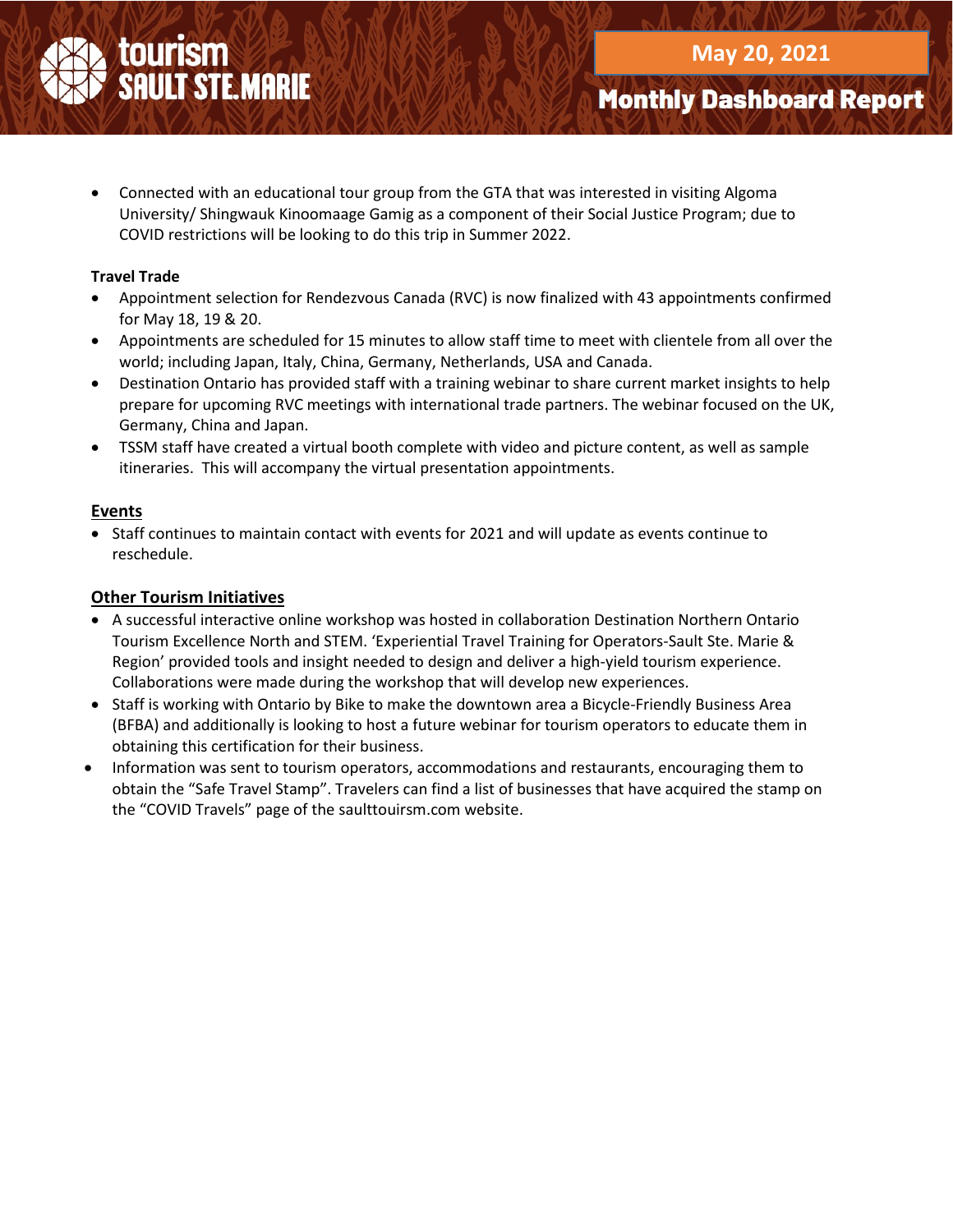

**Monthly Dashboard Report** 

#### **Occupancy Report**



| <b>Report of Rooms Operations for Sault Ste. Marie</b> |                             |       |       |       |                           |          |          |                   |                                |         |          |         |
|--------------------------------------------------------|-----------------------------|-------|-------|-------|---------------------------|----------|----------|-------------------|--------------------------------|---------|----------|---------|
|                                                        | <b>Occupancy Percentage</b> |       |       |       | <b>Average Daily Rate</b> |          |          |                   | <b>RevenuePerAvailableRoom</b> |         |          |         |
| <b>Month</b>                                           | 2021                        | 2020  | 2019  | 2018  | 2021                      | 2020     | 2019     | 2018              | 2021                           | 2020    | 2019     | 2018    |
| January                                                | 18.50%                      | 37.4% | 38.0% | 36.4% | \$88.98                   | \$106.66 | \$106.66 | \$103.66          | \$16.48                        | \$39.91 | \$40.34  | \$37.71 |
| February                                               | 21.0%                       | 47.2% | 48.1% | 47.5% | \$93.65                   | \$109.70 | \$108.70 | \$108.51          | \$19.66                        | \$51.80 | \$52.26  | \$51.57 |
| March                                                  |                             | 35.0% | 51.2% | 45.3% |                           | \$104.89 | \$106.38 | \$103.15          |                                | \$36.69 | \$54.49  | \$46.70 |
| April                                                  |                             | 17.9% | 50.4% | 49.0% |                           | \$88.31  |          | \$109.26 \$104.46 |                                | \$15.78 | \$54.09  | \$51.19 |
| May                                                    |                             | 22.8% | 52.7% | 56.2% |                           | \$95.22  |          | \$109.78 \$104.85 |                                | \$21.71 | \$57.88  | \$58.88 |
| June                                                   |                             | 30.4% | 70.6% | 68.7% |                           | \$99.23  | \$112.13 | \$110.78          |                                | \$30.21 | \$79.18  | \$76.11 |
| July                                                   |                             | 44.7% | 77.5% | 69.9% |                           | \$105.61 | \$116.57 | \$118.01          |                                | \$47.22 | \$90.39  | \$82.46 |
| August                                                 |                             | 64.8% | 84.4% | 80.1% |                           | \$111.11 | \$121.18 | \$116.85          |                                | \$72.01 | \$102.32 | \$93.58 |
| September                                              |                             | 54.8% | 76.7% | 79.3% |                           | \$107.62 |          | \$122.85 \$122.40 |                                | \$58.93 | \$94.21  | \$97.02 |
| October                                                |                             | 47.4% | 73.0% | 69.2% |                           | \$104.44 | \$122.25 | \$119.81          |                                | \$49.48 | \$89.24  | \$82.92 |
| November                                               |                             | 32.2% | 48.3% | 46.2% |                           | \$99.65  | \$106.25 | \$105.14          |                                | \$32.14 | \$51.32  | \$48.59 |
| December                                               |                             | 24.9% | 33.6% | 34.5% |                           | \$91.30  |          | \$104.28 \$103.53 |                                | \$22.72 | \$35.07  | \$35.73 |